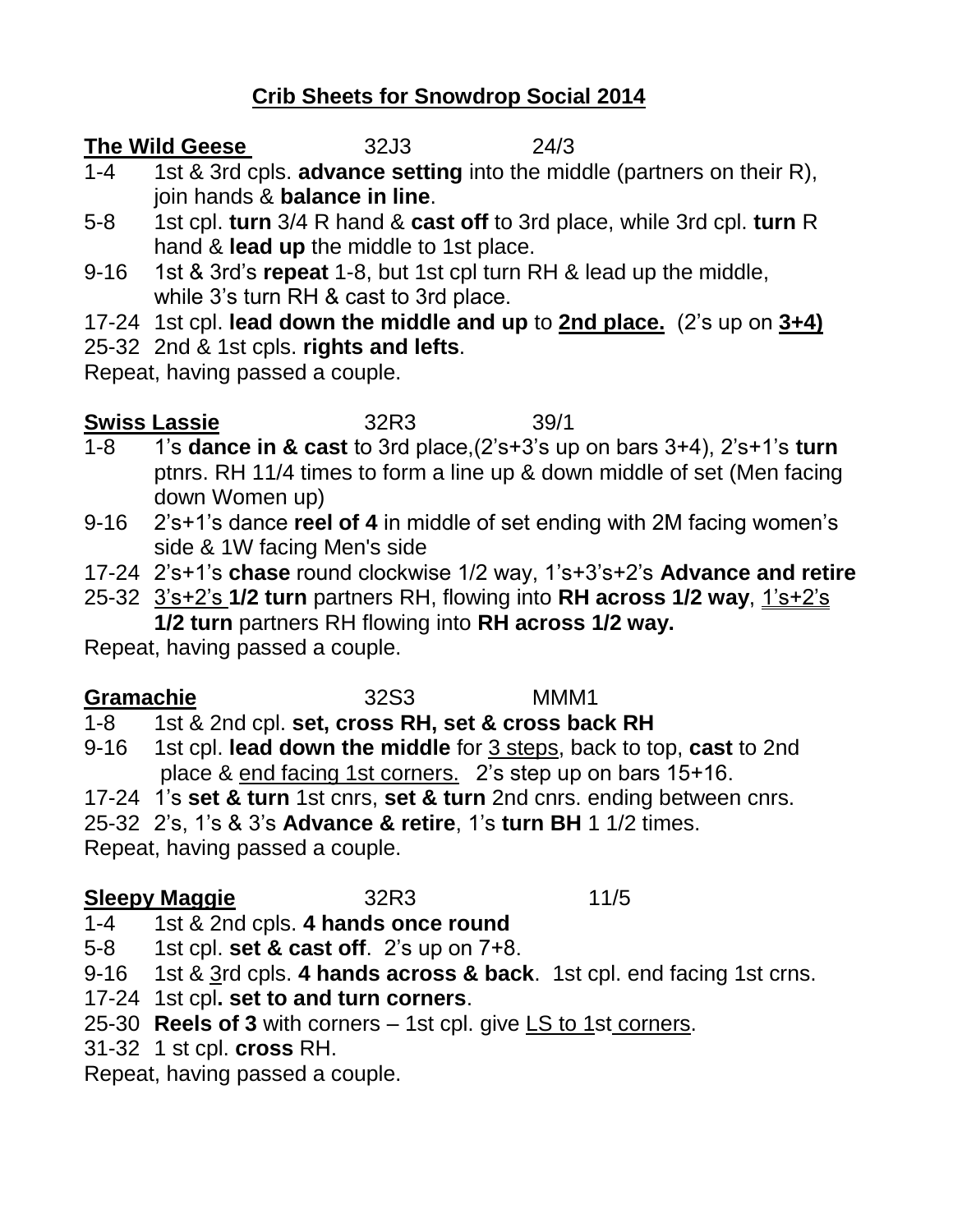**Follow Me Home** 32J3 38/3

- 1-8 1's **set & cross** RH, **cast** 1 place & **turn** LH (ending in a diagonal line LH to partner & RH with 1st corner)
- 9-16 1's **Bal-in-Line** with 1st crnrs, **1/2 turn** crnrs & 1's followed by crnrs **chase clockwise** 1/2 way round to "3rd crnr" position & 1's dance in & give LH to 2nd crns
- 17-24 1's **Bal-in-Line** with 2nd crnrs, **1/2 turn** crnrs & 1's followed by crnrs **chase anticlockwise** 1/2 way round to "4th crn"position & 1's end in 2nd pl. opp sides facing out.
- 25-32 3's,1's+2's **1/2 reels of 3** on the sides 1's giving LSh to 2nd corner position, all **set & cross RH.**

Repeat, having passed a couple.

## **Balquidder Strathspey** 32S3 24/2

1-8 1st, 2nd & 3rd cpls. cross over mirror reels of 3 ending in ptnr's place.

- 9-16 1st, 2nd & 3rd cpls. cross over mirror reels of 3 on own sides.
- 17-20 1st cpl. dance down through 2nd cpl, face & set
- 21-24 1st cpl. lead to top, cast off to face 1st corners. 2's up on 23 + 24.
- 25-32 Turn corners & partner.

Repeat, having passed a couple.

**Grimaldi 700** 88R4 Sq.Set Goldring Auld Friends Meet

- 1-8 1s+3s dance **rights & lefts**, ending back to back with ptnr.
- 9-16 2s+4s in prom hold **reels of 3** (start LSh to person on left)
- 17-24 2s+4s dance **rights & lefts**, ending back to back with ptnr.
- 25-32 1s+3s in prom hold **reels of 3** (start LSh to person on left)
- 33-40 All **set** to partner & **change places** RH, Women dance **LH across** ending in partner's place facing out
- 41-48 Women **dance out** behind partner and **loop** LSh all the way round next Man to end in original opposite Man's position
- 49-56 All **set** to new partner **& change places** RH, Men dance **LH across** ending in own place facing out Men **dance out** behind new partner and **loop** LSh all the way round next woman to end in original opposite Man's position
- 65-72 1W+3M also 1M+3W **dance in** and dance **RSh once round** other partner, 1M + 3M followed by own partner **dance out** between facing couple and **cast clockwise** to original places
- 73-80 2s+4s **repeat** above figure
- 81-88 All **circle** 8H round and back.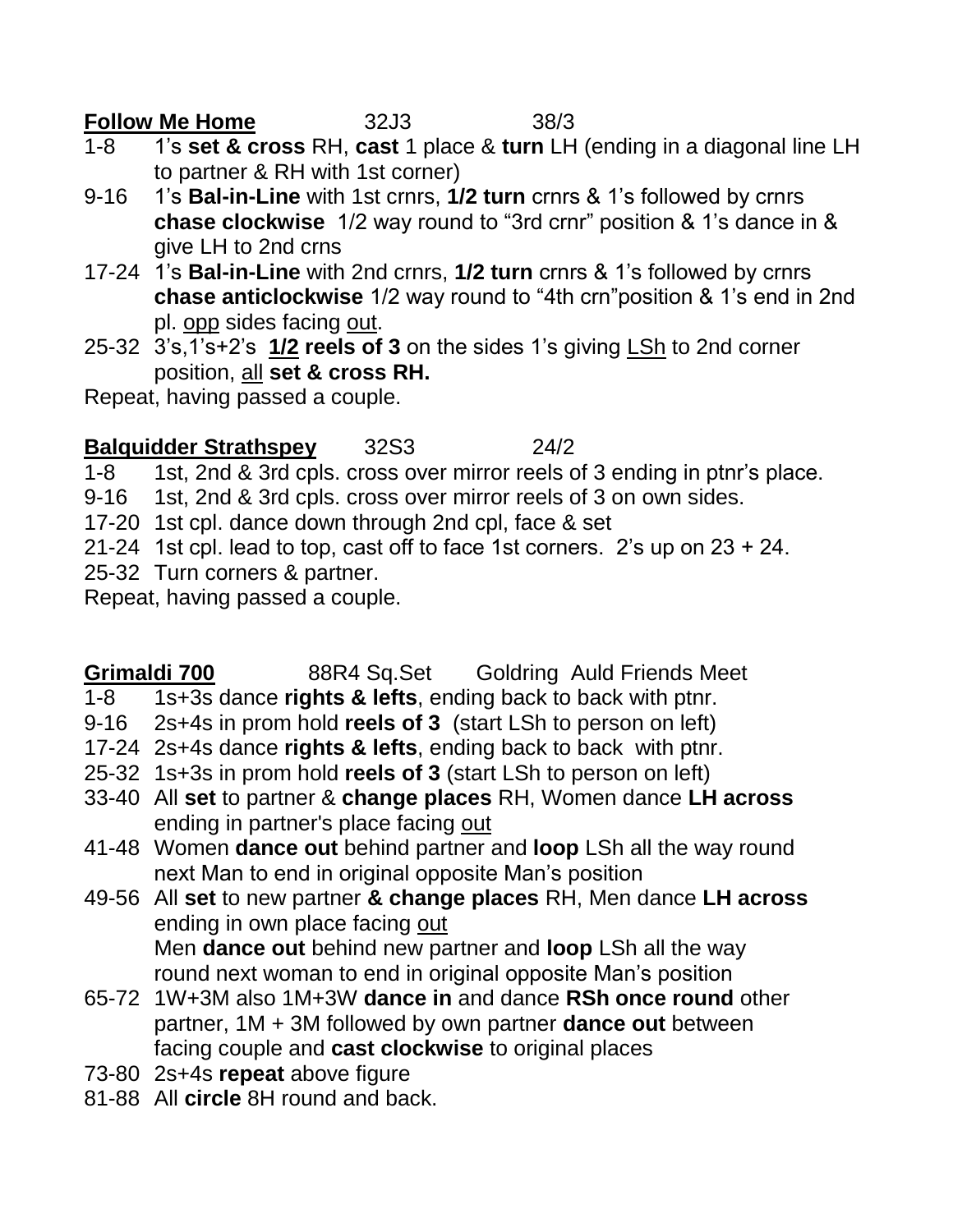**The Bees of Maggieknockater**\*\*\* 32J4 Drewry – Canadian Bk.

- 1-4 1st cpl. **cross** RH, **cast off** on opp. sides to 2nd place. 2's up on 3+4.
- 5-8 1st & 3rd cpls. **R hands across**, ending 1W & 3M in prom. hold, facing up on men's side & 1M & 3W facing down on ladies' side.
- 9-12 **Right shoulder reels of 3** on the side, with the dancing pairs changing to their own partners at the end, ready to continue
- 13-16 The other half of the **reel**, with the couples changing to 1W & 3M + 1M & 3W at the end of the reel, ready for
- 17-20 Another **reel**, with the dancing pairs changing to their own partners at the end, ready for
- 21-24 The other half of the **reel**. 1st cpl. dance in from the top & 3rd cpl. dance in from the bottom
- 25-28 1st cpl. **turn** 3rd cpl. 1 1/2 X nearer hands {1M & 3W left hand, 1W & 3M turn R hand}(3's end in 2nd place) and 1st cpl. **cross over** to own sides in 3rd place, ready for
- 29-32 1st cpl. **turn** 4th cpl. 1 1/2 X, with 1's ending in 4th place, 4's in 3rd place (men turn R hand, women turn L hand)

Repeat with a new top couple.

**Linnea's Strathspey** 32S3 47/2

- 1-8 1st cpl**. set, cast off** one place, & **pass partners** LS to dance RS around 1st cnrs. 1st cpl. end back to back facing 1st cnrs. (2nd cpl. up on 3+4)
- 9-16 1st cpl. **set to corners & partner** ("Hello Good-bye"). On bar 15+16, 1st cpl. pass RS to face out in 2nd place, own side.
- 17-24 **Chain Progression** {Promenade or "chaperoned} :
	- 17-18 2nd & 3rd cpls turn ptnr 3/4 RH, while 1st cpl dance clockwise 1/4 round the set.
	- 19-22 2M & 3W (centres) turn LH 1 1/2 x while 1M + 2W take prom. hold & 1W + 3M take reverse prom. hold & dance  $\frac{1}{2}$  way round the set.
	- 23-24 3rd & 2nd cpls turn ptnr 3/4 RH & remain in the centre facing up, while 1st cpl dance clockwise 1/4 round set to end in 2nd place in centre facing up. {1st cpl have made one complete trip clockwise round the set - 2 bars, 4 bars in prom. hold & 2 bars}

25-32 3rd, 1st & 2nd cpls **Allemande**.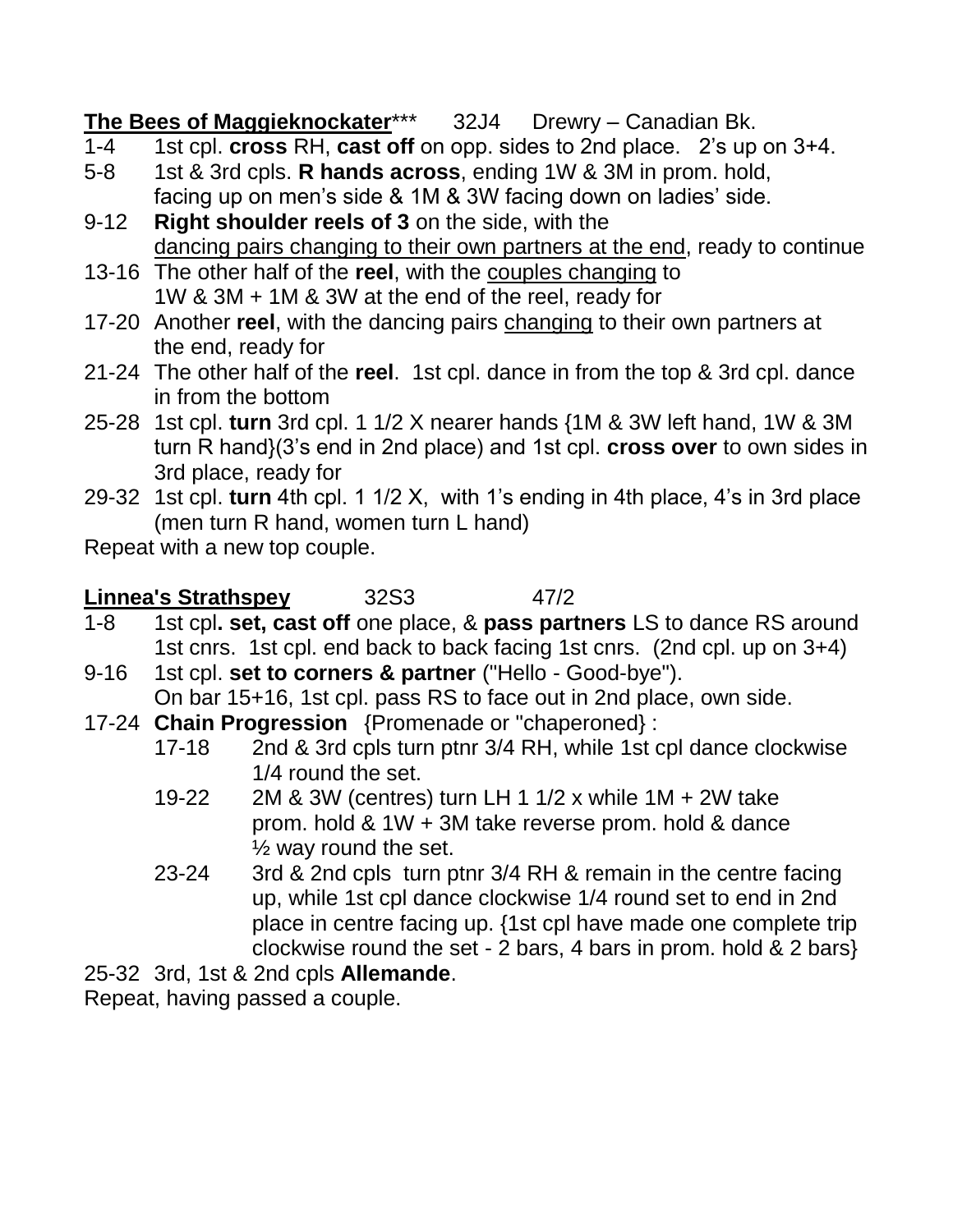## **The Kissing Bridge** 32R3 47/9

- 1-8 1's **cast & dance** behind lines, turn outwards to dance back to place.
- 9-16 1's cross down to dance **mirror reels of 3** on opposite sides to end in ptnr's place.
- 17-24 1's **lead down** middle & **turn to own sides** (woman under man's arm), 1's **lead up** to top & end facing partner with 2H joined
- 25-32 1's+2's dance **Poussette.**

Repeat, having passed a couple.

**Ciamar a Tha (How are You?)** 32J3 Goldring - Auld Friends Meet

- 1-8 1st cpl. **dance down the middle** & **turn** 3rd cpl. with outside hand to 2nd place (own side); **cross RS** & **turn** other 3rd person same hands. 1's end facing up between 3rds.
- 9-16 1st cpl. **dance up** the middle & **turn** 2nd cpl. with outside hand to 2nd place (opposite side); **cross RS** & **turn** other 2nd person same hands. 1's end facing down between 2's.
- (Bars 1-16, 1W turns using the LEFT hand each time, while 1M uses the RIGHT
- hand. The others adjust.)
- 17-24 1's **dance down** below 3's, **cast up** to 2nd place, **petronella turn**, & all **set.**
- 25-32 All **change places** RH with opp person, **set**, **change places** with opp. person; 1W **casts** round 2W to 2nd pl. as 1M **casts** round 3M.

Repeat, having passed a couple.

Pronunciation Kamera Ha or (better) Kem ar-a haa oo.

## **The Gentleman** 32S3 35/5

- 1-2 1st cpl. **turn BH** once round to end in the middle facing each other, while 2nd cpl. step up.
- 3-4 1st & 2nd cpls**. set**. On bar 4, 1st cpl. **advance & pass**, ending back-to-back.
- 5-8 1st & 2nd cpls. **1/2 reels of 4 across**. On bar 8, 1st cpl. join LH as they pass & end on own sides between 2nd cpl., facing down.
- 9-10 1st cpl. **dance down** to end facing between the 3rd cpl.
- 11-16 1st & 3rd cpls. **repeat** bars 3 8. 1st cpl. end facing up on own sides
- 17-20 1st cpl. LH **lead up** to top**, cross & cast** to 2nd place opp. sides
- 21-24 RS **1/2 reels** of 3 across. (1W with 2's & 1M with 3's)
- 25-32 2nd & 1st cpls. **poussette**.